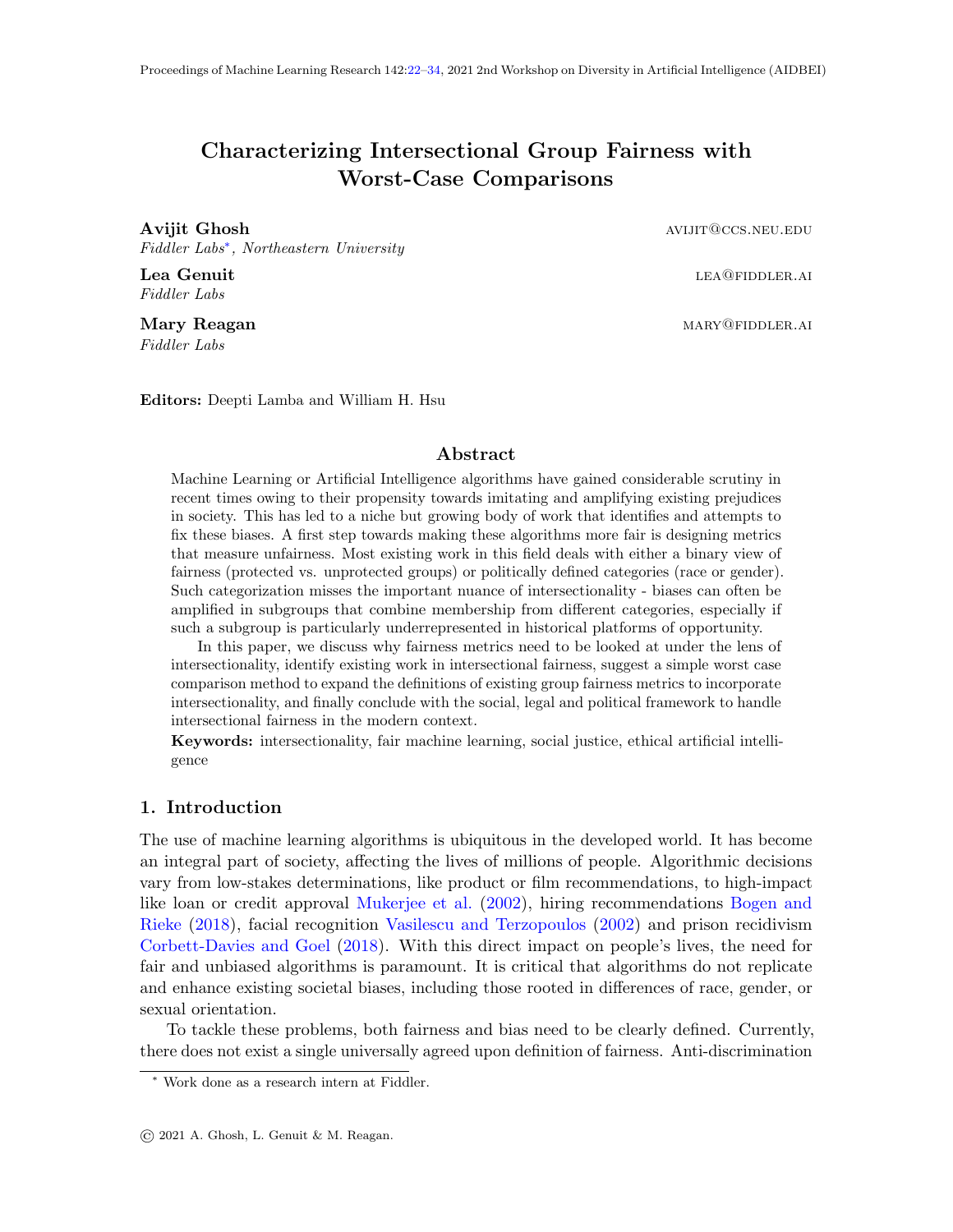legislation exists in various jurisdictions around the world. In the US, anti-discrimination laws exist under the Civil Rights Act [Berg](#page-10-2) [\(1964\)](#page-10-2), and under specific areas like credit lending  $<sup>1</sup>$  $<sup>1</sup>$  $<sup>1</sup>$  and housing<sup>[2](#page-1-1)</sup>. There have also been efforts to introduce legislation combating algorithmic</sup> bias<sup>[3](#page-1-2)</sup>. In the European Union, the General Data Protection Regulation (GDPR) provides for regulations regarding digital profiling, data collection, and a "right to explanation" [Goodman](#page-11-1) [and Flaxman](#page-11-1) [\(2017\)](#page-11-1). Under Indian law, quotas for scheduled castes, scheduled tribes and other backward classes are mandated in public education and government employment.<sup>[4](#page-1-3)</sup>

We begin with the broad definition of fairness as "the absence of prejudice or preference for an individual or group based on their characteristics". Bias can also exist in a variety of forms. [Mehrabi et al.](#page-11-2) [\(2019\)](#page-11-2) provides an excellent overview on the differing types of bias and discrimination. In general, a fair machine learning algorithm is one that does not favor or make prejudice towards an individual or a group.

While most early fairness research focused on binary fairness metrics (protected vs. unprotected groups), newer methods to address fairness have begun to incorporate intersectional frameworks. These frameworks are derived from the third wave of feminist thought, which is rooted in the understanding of the interconnected nature of social categories, like race, gender, sexual orientation, and class [Crenshaw](#page-10-3) [\(1989\)](#page-10-3). The intersection of these categories creates differing levels of privilege or disadvantage for the various possible subgroups. There exist legal precedents for discrimination under an intersectional lens : The Equal Employment Opportunity Commission (EEOC) describes some Intersectional Discrimination/Harassment examples<sup>[5](#page-1-4)</sup>. [Buolamwini and Gebru](#page-10-4) [\(2018\)](#page-10-4) examined gender classification algorithms for facial image data and found that they performed substantially better on male faces than female faces. However, the largest performance drops came when both race and gender were considered, with darker skinned women disproportionately affected having a misclassification rate of  $\approx 30\%$ .

The example in Figure [1](#page-2-0) describes the importance of intersectional fairness. In the figure, we observe equal numbers of black and white people pass. Similarly, there is an equal number of men and women passing. However, this classification is unfair because we don't have any black women and white men that passed, and all black men and white women passed. We observe the bias only while looking at the subgroups when we take race and gender as protected attributes. This phenomenon was called "Fairness Gerrymandering" by [Kearns et al.](#page-11-3) [\(2018\)](#page-11-3).

Additionally, there are minorities that have historically faced discrimination around the world, but due to their sparse population, empirical evidence of discrimination against them is difficult to trace, for example, the indigenous population [Paradies](#page-12-2) [\(2006\)](#page-12-2); [King](#page-11-4) [et al.](#page-11-4) [\(2009\)](#page-11-4), or trans people [Feldman et al.](#page-10-5) [\(2016\)](#page-10-5); [Reisner et al.](#page-12-3) [\(2016\)](#page-12-3); [Bockting et al.](#page-10-6) [\(2016\)](#page-10-6). This causes machine learning practitioners to either disinclude these groups from their training datasets due to statistical insignificance, or worse, conflate them with other

<span id="page-1-0"></span><sup>1.</sup> <https://www.justice.gov/crt/equal-credit-opportunity-act-3>

<span id="page-1-1"></span><sup>2.</sup> <https://www.justice.gov/crt/fair-housing-act-1>

<span id="page-1-2"></span><sup>3.</sup> <https://www.congress.gov/bill/116th-congress/house-bill/2231/all-info>

<span id="page-1-3"></span><sup>4.</sup> <http://www.legalservicesindia.com/article/1145/Reservations-In-India.html>

<span id="page-1-4"></span><sup>5.</sup> [https://www.eeoc.gov/initiatives/e-race/significant-eeoc-racecolor-casescovering-private](https://www.eeoc.gov/initiatives/e-race/significant-eeoc-racecolor-casescovering-private-and-federal-sectors#intersectional) <->[and-federal-sectors#intersectional](https://www.eeoc.gov/initiatives/e-race/significant-eeoc-racecolor-casescovering-private-and-federal-sectors#intersectional)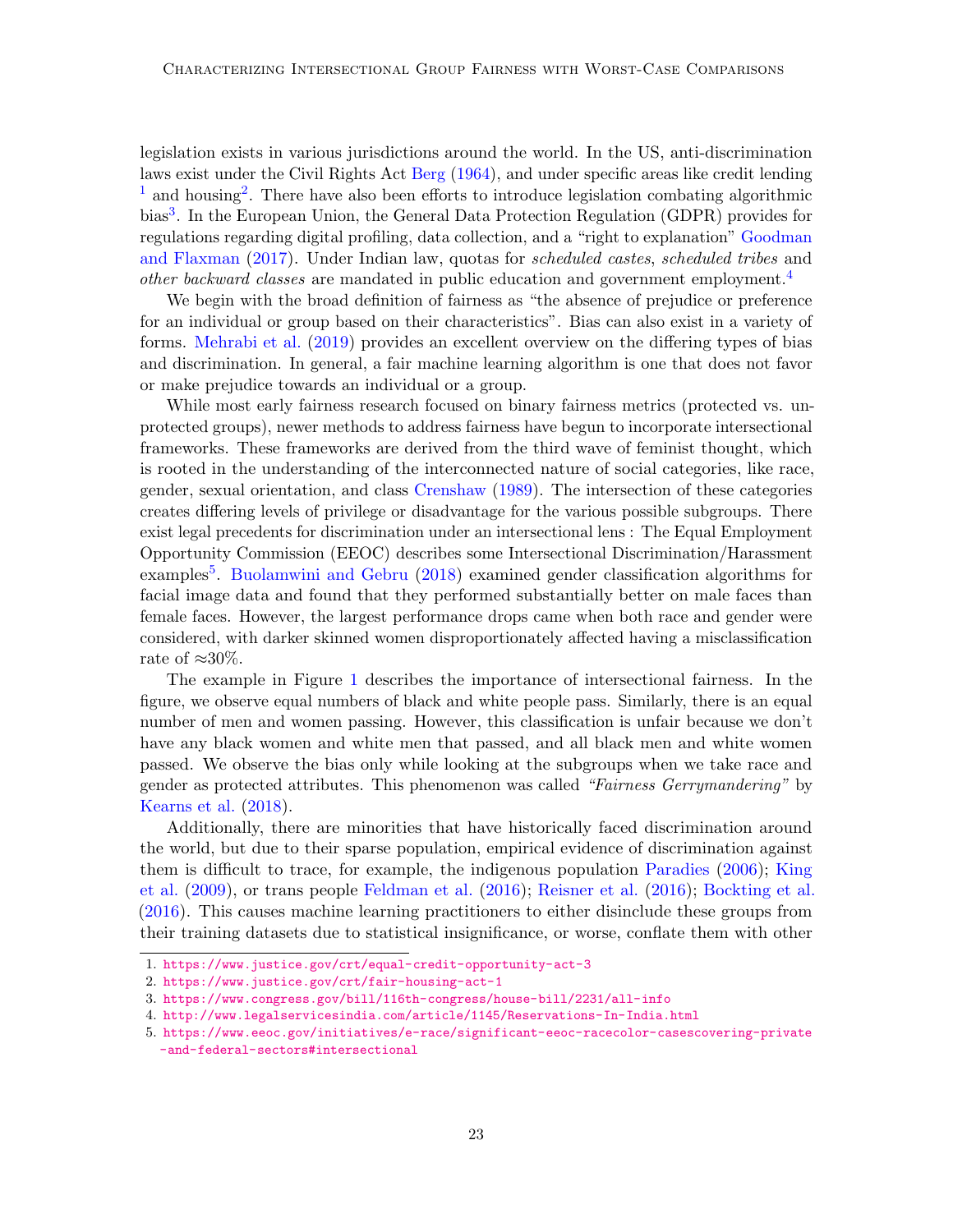<span id="page-2-0"></span>

Figure 1: An example of "fairness gerrymandering"

minorities to create a general "protected" category, which leads to the same sort of neglected bias as shown in figure [1.](#page-2-0)

In this paper, we discuss the notion of intersectional group fairness. After introducing existing related work, we define a combinatorial approach giving subsets of the population. With this definition of subgroups, we introduce a measure of the worst case disparity using existing fairness metrics, to discover biases against underserved subgroups. We then show how this method can be applied to classification models, ranking models, and models with continuous output. We end the paper with a discussion about the limitations of our approach and future work.

# 2. Related Work

# 2.1. Individual and Group Fairness

Fair machine learning differentiates *group* and *individual* fairness measures. While group fairness metrics focus on treating two different groups equally, individual fairness metrics focus on treating similar individuals similarly. [Binns](#page-10-7) [\(2019\)](#page-10-7) introduces those two notions and discusses the motivations behind individual and group fairness. In this paper, we focus on group fairness metrics.

## 2.2. Binary fairness metrics

A large majority of research in algorithmic fairness has covered fairness metrics for a single protected attribute [Corbett-Davies and Goel](#page-10-1) [\(2018\)](#page-10-1). [Hardt et al.](#page-11-5) [\(2016\)](#page-11-5) introduces the definitions of Equalized odds and equal opportunity, two measures for discrimination against a binary sensitive attribute. [Verma and Rubin](#page-12-4) [\(2018\)](#page-12-4) collected some known binary fairness metrics for classification models and demonstrated each metric with a unique example on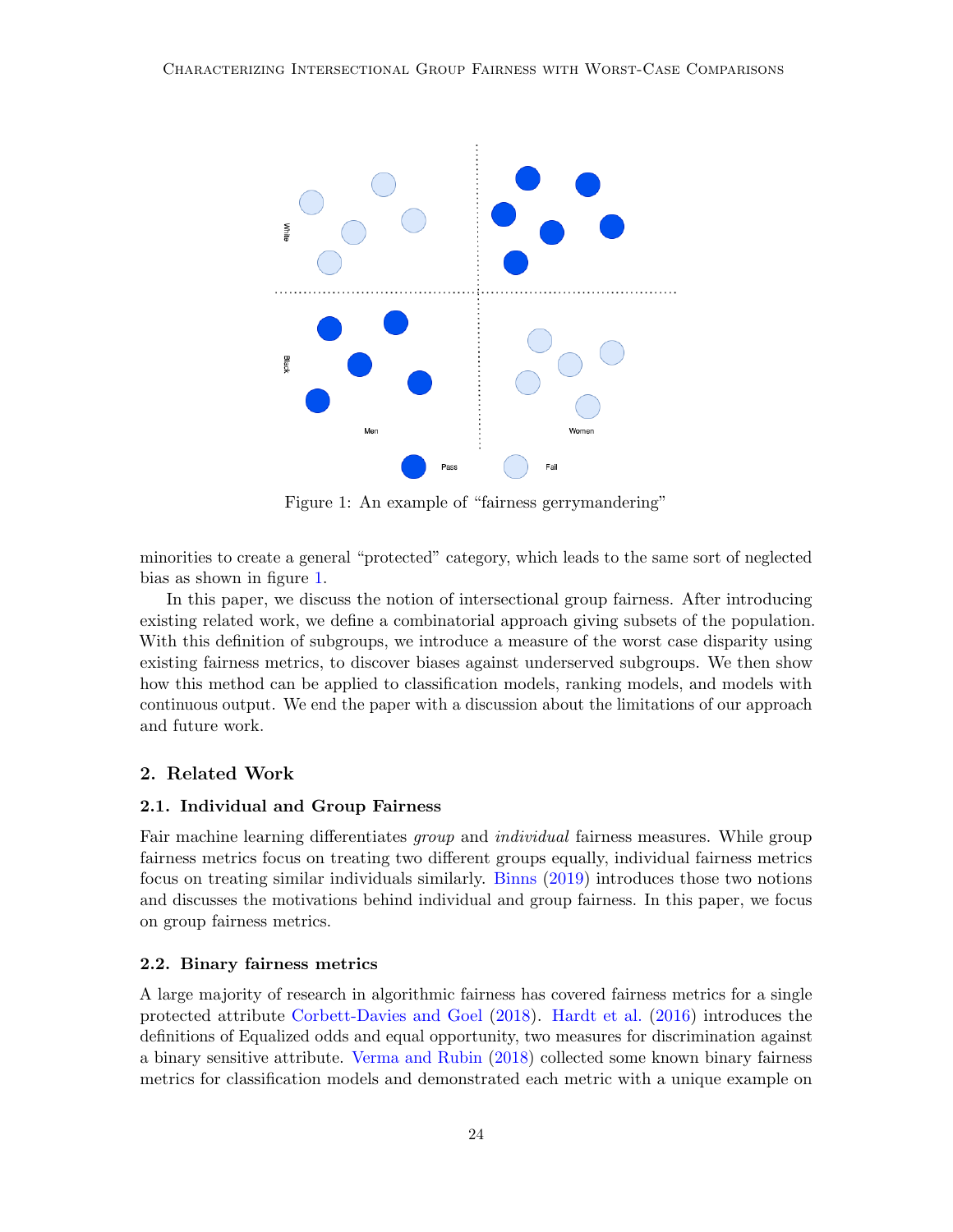the German credit dataset. In their example, the protected class is Gender, which has two values female and male.

#### 2.3. Intersectional Fairness

More recently, however, some work has begun to address the issue of intersectionality in AI by providing statistical frameworks that control for bias within multiple subgroups. Hébert-Johnson et al. [\(2018\)](#page-11-6) introduces the idea of multi-calibration which gives meaningful predictions for overlapping subgroups in a larger protected group. [Kearns et al.](#page-11-3) [\(2018\)](#page-11-3) developed an analogous method named *rich subgroup fairness* for false positive and negative constraints that hold over an infinitely large collection of subgroups. [Kim et al.](#page-11-7) [\(2019\)](#page-11-7) extend these methods for classifiers to be equally accurate on a combinatorially large collection of all subgroups. [Mary et al.](#page-11-8) [\(2019\)](#page-11-8) present the Renyi correlation coefficient as a fairness metric for datasets with continuous protected attributes. Finally, [Foulds et al.](#page-11-9) [\(2020\)](#page-11-9) introduce differential fairness (DF), as an intersectional fairness metric.

## 3. Intersectional group fairness metrics

In this section, we discuss our intersectional fairness metrics framework. We outline our definition of a subgroup of the population, define a worst case disparity metric that we call the *min-max ratio* and describe how we can operationalize the notion of *min-max ratio* to encompass intersectionality in existing metrics of fairness.

## 3.1. Subgroup definition

For the purposes of this paper, similar to [Kearns et al.](#page-11-3) [\(2018\)](#page-11-3), we define a subgroup  $sg_{a_1,...a_n}$ as a set containing the intersection of all members who belong to groups  $g_{a_1}$  through  $g_{a_n}$ , where  $a_1, a_2...a_n$  are marginal protected attributes, like race, gender, etc. Formally,

$$
sg_{a_1 \times a_2 \times \ldots \times a_n} = g_{a_1} \cap g_{a_2} \ldots \cap g_{a_n} \tag{1}
$$

Hence, for example, if  $g_1(\text{race}) \in \{\text{black}, \text{white}\}\$  and  $g_2(\text{gender}) \in \{\text{man}, \text{woman}\}\$ , then  $sg \in \{\text{black women}, \text{black men}, \text{white women}, \text{white men}\}$  and  $N = |sg| = 2 \times 2 = 4$ .

This combinatorial, or cartesian product of attributes approach gives us subsets of the original dataset, where in each subgroup, the members have all the protected attributes of the groups they were composed of.

#### 3.2. Worst Case Disparity

We introduce a simple concept to measure the worst case disparity using existing fairness metrics to incorporate intersectionality - the *min-max ratio*. In the vein of [Rawls](#page-12-5) [\(2001\)](#page-12-5) principle for distributive justice, the idea essentially is to measure the value of the given fairness metric for every subgroup  $sg_i$  then take the ratio of the *minimum* and *maximum* values from this given list. The further this ratio is from 1, the greater the disparity is between subgroups. This *min-max ratio* technique allows us to encompass the entire breadth of possible subgroups in a dataset, by considering the worst case scenario in terms of adverse impact. For fairness metrics that are already comparative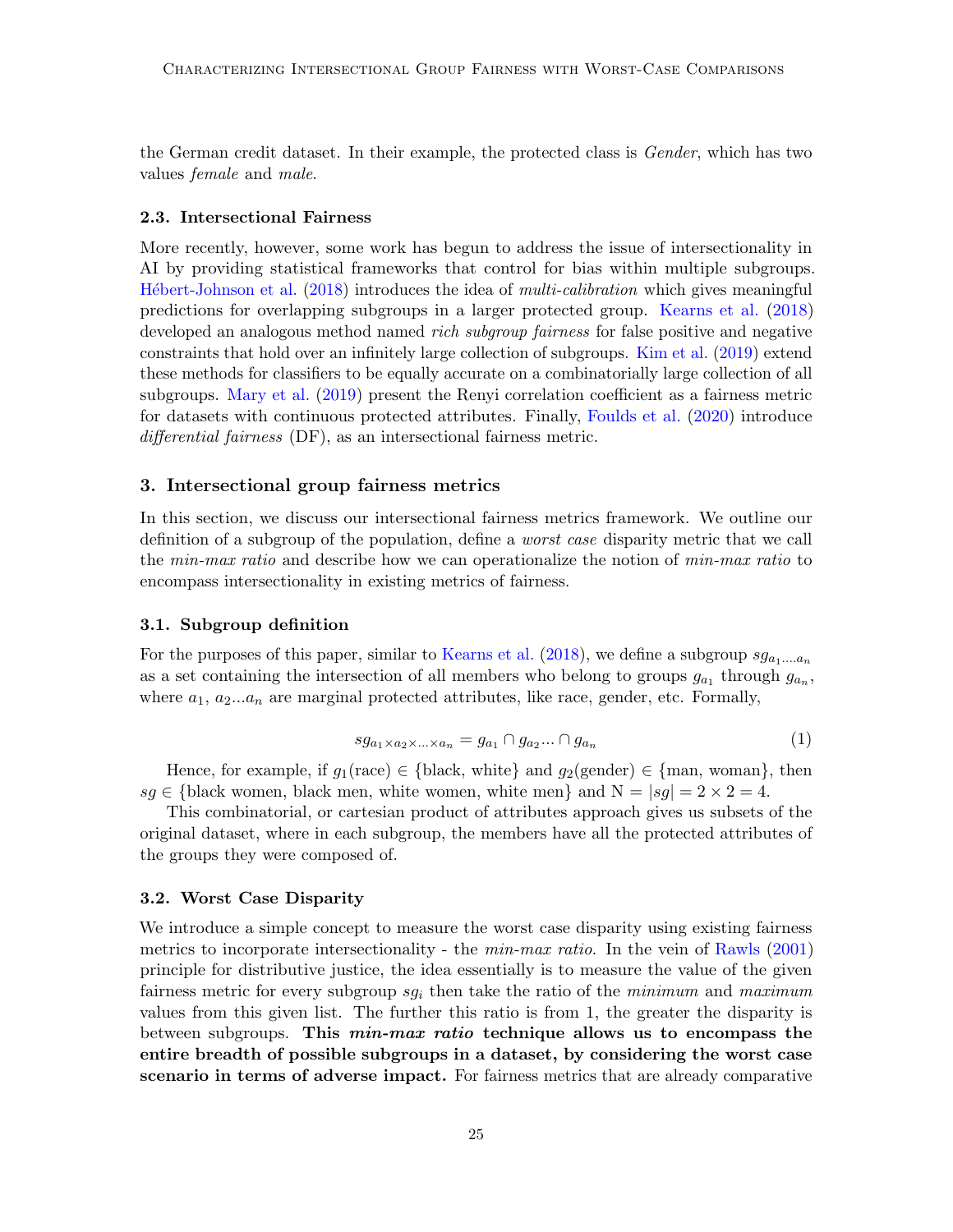ratios of two groups, we redefine it by calculating the said ratio for all possible permutations of two subgroups and then simply take the minimum, also the worst possible case.

We discuss some of the most commonly used metrics in the literature below and show how we use the *worst possible case* framing to incorporate intersectionality.

## 3.3. Fair Classification metrics

Several fair classification metrics exist in literature. We discuss four group fairness metrics below from [Mehrabi et al.](#page-11-2) [\(2019\)](#page-11-2) and [Gartner](#page-11-10) [\(2020\)](#page-11-10).

#### 3.3.1. Demographic parity

According to demographic parity, the proportion of each segment of a protected class should receive positive outcomes at equal rates. Mathematically, demographic parity compares the pass rate (rate of positive outcome) of two groups. Demographic parity is satisfied for a predictor  $\tilde{Y}$  and for a member A if:

$$
P(\hat{Y}|A \in sg_i) = P(\hat{Y}|A \in sg_j); \forall i, j \in N, i \neq j
$$
\n
$$
(2)
$$

where N is the total number of subgroups. Demographic parity is also known as statistical parity [Dwork et al.](#page-10-8) [\(2012\)](#page-10-8); [Kusner et al.](#page-11-11) [\(2017\)](#page-11-11).

Using our worst case, min-max ratio definition, Demographic parity ratio (DPR) would be defined as:

<span id="page-4-0"></span>
$$
DPR = \frac{\min\{P(\hat{Y}|A \in sg_i) \forall i \in N\}}{\max\{P(\hat{Y}|A \in sg_i) \forall i \in N\}} \tag{3}
$$

Disparate impact, as defined under the guideline by the Equal Employment Opportunity [Commission et al.](#page-10-9) [\(1979\)](#page-10-9) is similar to the demographic parity metric. It is intended as a way to measure indirect and unintentional discrimination in which certain decisions disproportionately affect members of a protected group. Disparate impact compares the pass rate of one group versus another. The Four-Fifths rule states that the ratio of the pass rate of group 1 to the pass rate of group 2 has to be greater than 80% (groups 1 and 2 interchangeable). Using our worst case definition, intersectional disparate impact (DI) is defined as the minimum disparate impact between all possible pairs of subgroups sg.

$$
DI = \min \left\{ \frac{P(\hat{Y}|A \in sg_i)}{P(\hat{Y}|A \in sg_j)}; \forall i, j \in N, i \neq j \right\}
$$
(4)

#### 3.3.2. CONDITIONAL STATISTICAL PARITY

Conditional statistical parity extends demographic parity by permitting a set of legitimate attributes to affect the outcome [Corbett-Davies et al.](#page-10-10) [\(2017\)](#page-10-10). Conditional statistical parity is satisfied for a predictor  $\hat{Y}$ , a member A with a set of legitimate attributes L if:

$$
P(\hat{Y}|L=1, A \in sg_i) = P(\hat{Y}|L=1, A \in sg_j) \forall i, j \in N, i \neq j
$$
\n
$$
(5)
$$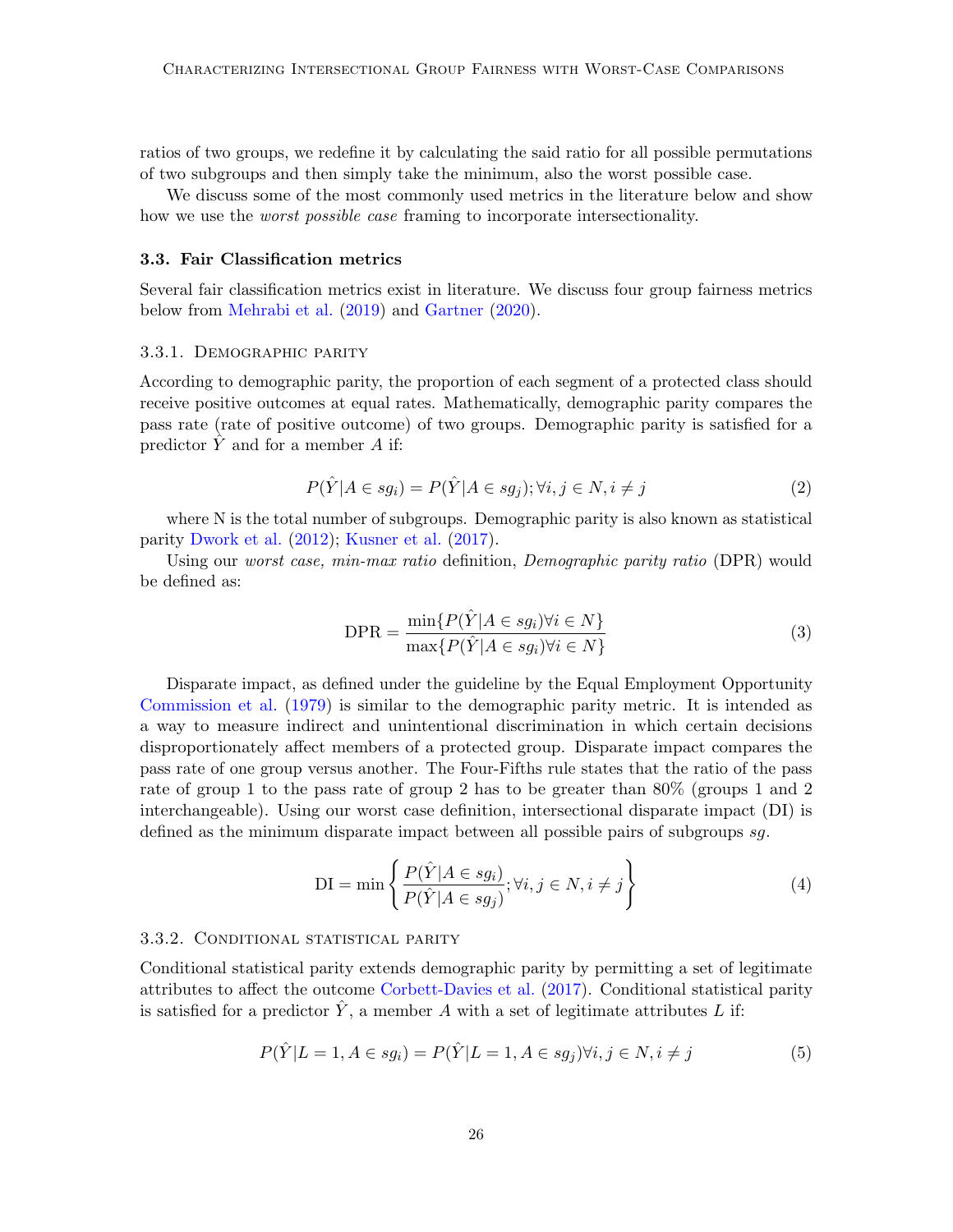Using the worst case, min-max ratio definition, *Conditional statistical parity ratio* (CSPR) would be defined just like equation [3.3.1:](#page-4-0)

$$
CSPR = \frac{\min\{P(\hat{Y}|L=1, A \in sg_i)\forall i \in N\}}{\max\{P(\hat{Y}|L=1, A \in sg_i)\forall i \in N\}}
$$
(6)

#### 3.3.3. Equal opportunity

Equal opportunity or True Positive Rate Parity states that all members should be treated equally or similarly and not disadvantaged by prejudice or bias. Mathematically, it compares True Positive Rate (TPR) of the classifier between the protected group and the unprotected group<sup>[6](#page-5-0)</sup> [Hardt et al.](#page-11-5) [\(2016\)](#page-11-5). Equal opportunity for a binary predictor Y and a member A, is satisfied if:

$$
P(\hat{Y} = 1 | A \in sg_i, Y = 1) = P(\hat{Y} = 1 | A \in sg_j, Y = 1) \forall i, j \in N, i \neq j
$$
\n(7)

Using the *worst case, min-max ratio* definition, *Equal opportunity ratio* (EOppR) would be defined as:

$$
EOppR = \frac{\min\{P(\hat{Y} = 1 | A \in sg_i, Y = 1) \forall i \in N\}}{\max\{P(\hat{Y} = 1 | A \in sg_i, Y = 1) \forall i \in N\}}
$$
(8)

In a similar vein, there can exist True Negative Rate Parity, False Positive Rate Parity and False Negative Rate Parity. [Hardt et al.](#page-11-5) [\(2016\)](#page-11-5) propose Equalized Odds as a method to generalize the Equal Opportunity metric by comparing all these different parities.

#### 3.3.4. Group Benefit Equality

Group Benefit Equality, introduced by [Gartner](#page-11-10) [\(2020\)](#page-11-10) aims to be useful in the domain of healthcare. Group benefit equality measures the predicted rate of passing for a subgroup compared to the actual rate of passing. Mathematically, this is defined as:

$$
P(\hat{Y}|A \in sg_i) = P(Y|A \in sg_i) \forall i \in N
$$
\n<sup>(9)</sup>

And, Group benefit ratio for a subgroup is defined as:

$$
GBR_{sg_i} = \frac{P(\hat{Y}|A \in sg_i)}{P(Y|A \in sg_i)}; \forall i \in N
$$
\n(10)

Using the *worst case, min-max ratio* definition, *Group benefit ratio* (GBR INT) would be defined intersectionally as:

$$
GBRINT = \frac{\min\{GBR_{sg_i}, \forall i \in N\}}{\max\{GBR_{sg_i}, \forall i \in N\}}\tag{11}
$$

<span id="page-5-0"></span><sup>6.</sup> TPR is the probability that a ground truth positive observation is correctly classified as positive.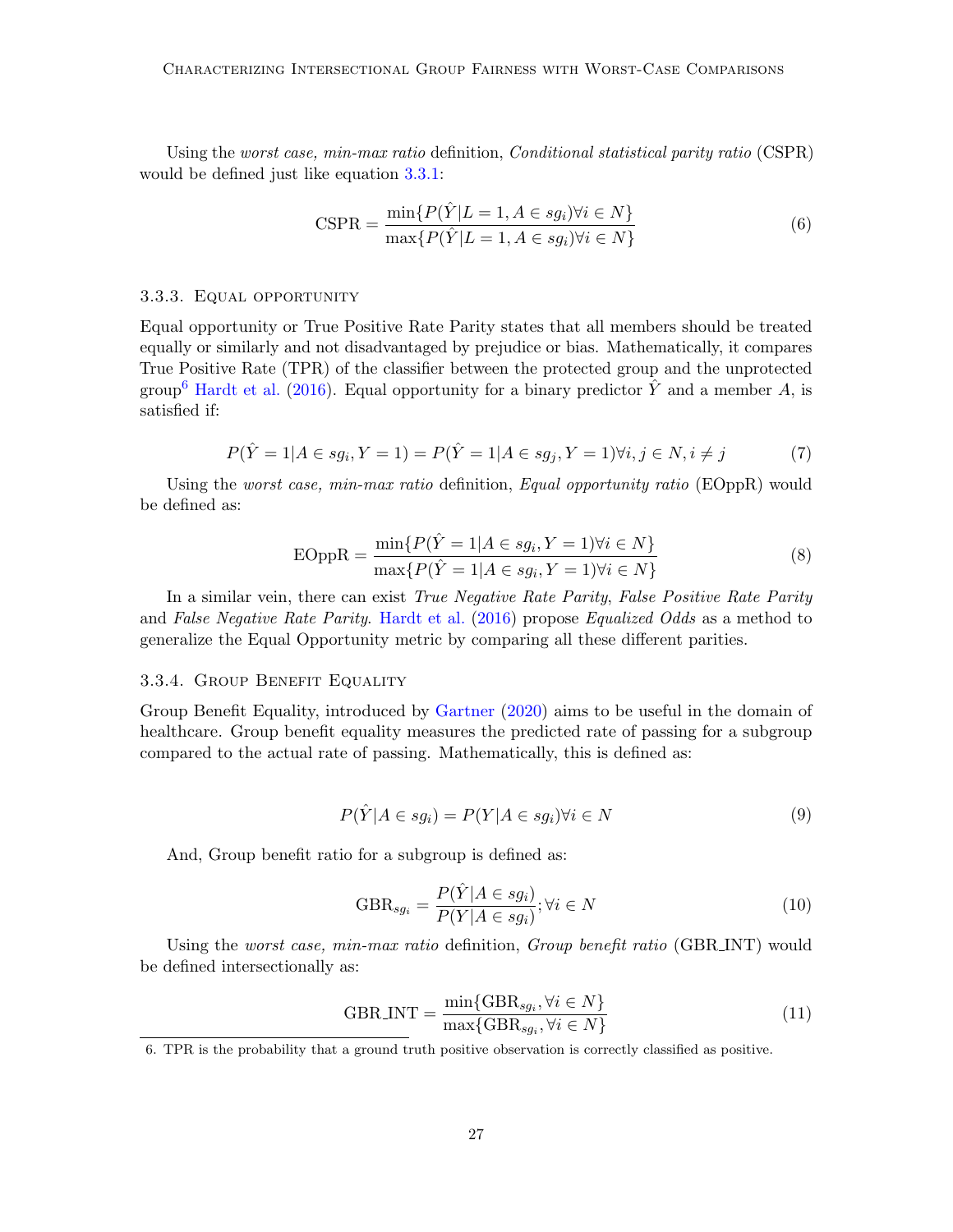## 3.4. Multi-class classification models

For multiclass classification models, we present a modified version of the Equalized Odds metric, except instead of a binary *positive* or *negative* label, we measure the odds ratio for each possible discrete output, and then take the worst odds ratio among all outputs.

For instance, if a multiclass classifier has five possible output classes, we calculate the min-max ratio for each output class  $y$ , and then take the minimum of those five values as our final metric, since it is the worst possible scenario. Formally, Multiclass Equalized Odds Ratio (M-EOddR) is defined as:

$$
\text{M-EOddR} = \min \left\{ \frac{\min\{P(\hat{Y} = y_k | A \in sg_i), \forall i \in N\}}{\max\{P(\hat{Y} = y_k | A \in sg_i), \forall i \in N\}} \right\} \forall k \in K
$$
\n(12)

where K is the set of all possible output classes. The closer the value of M-EOddR is to 1, the lower the disparity is of the classifier's performance among the various subgroups for all possible output classes.



Figure 2: KL divergence example between two distributions adapted from [Veen et al.](#page-12-6) [\(2018\)](#page-12-6). In this example  $\pi_1$  is a standard normal distribution and  $\pi_2$  is a normal distribution with a mean of 1 and a variance of 1. The value of the KL divergence is equal to the area under the curve of the function (green line). The area under the green line above the x-axis adds to the divergence, while the area under the x-axis subtracts from the divergence.

#### 3.5. Models with continuous output

We can extend the worst possible case framing for models which produce a continuous output, like regression models, or recommendation models that provide relevance scores. The Kullback-Leibler (KL) divergence<sup>[7](#page-6-0)</sup> between two distributions q and p is defined as the following:

$$
D_{KL}(\pi_1||\pi_2) = \int_{\infty}^{\infty} \pi_1(x) \log(\frac{\pi_1(x)}{\pi_2(x)}) dx \tag{13}
$$

<span id="page-6-0"></span><sup>7.</sup> Here we use KL Divergence as our base metric, although this method would work for any distribution comparison metric.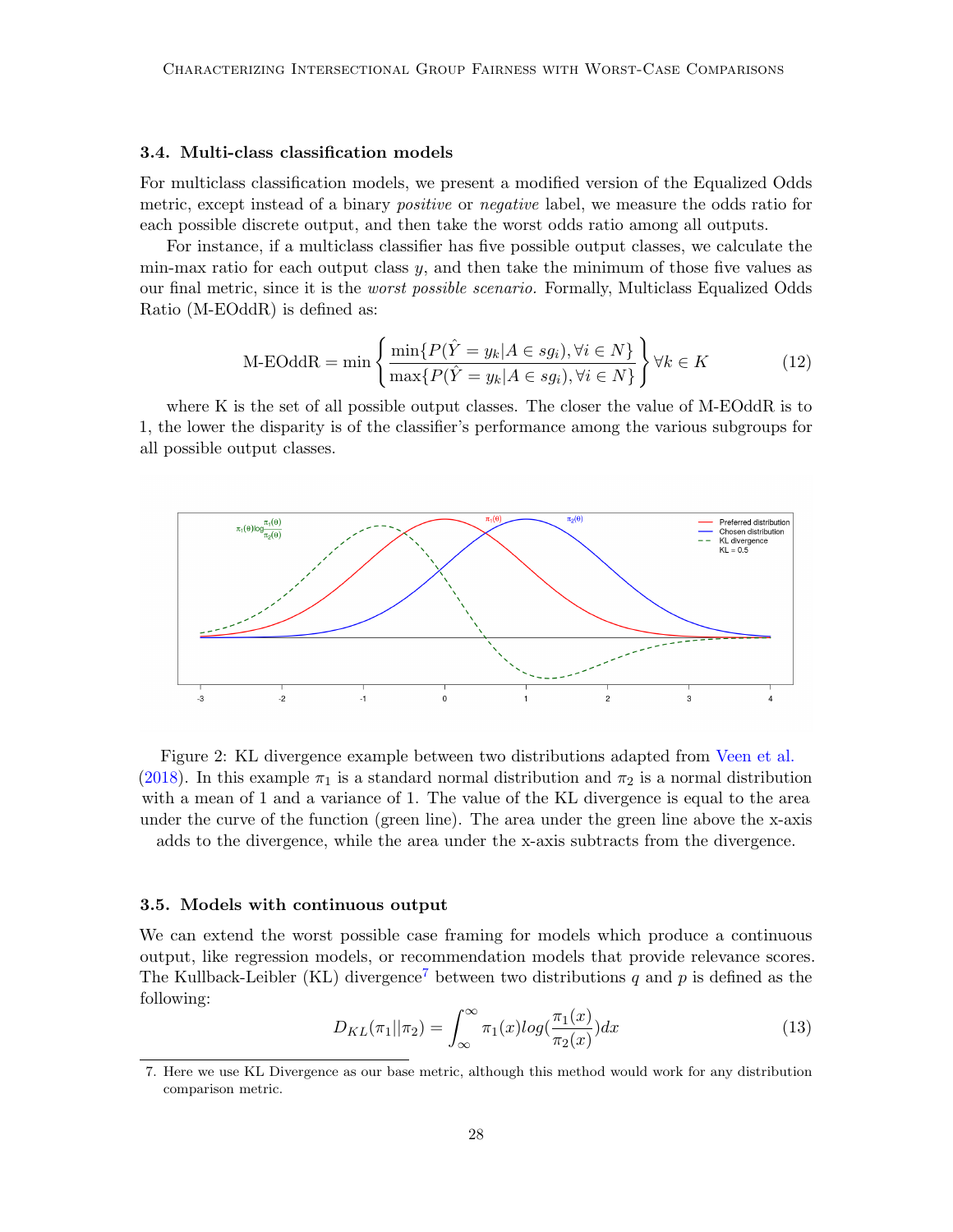

Figure 3: The different values for the False Negative Rate Parity measurement for the LSAC case study. Minority subgroups under intersectionality show a far greater range of disparity than what the binary metrics would suggest.

In the context of intersectional fairness, we compute the KL divergence between the model output distributions of all possible pairs of two subgroups, and we display the maximum KL divergence value obtained, since it is the *worst case scenario*. If this value is close to 0, the two subgroups have similar distributions, as well as the other subgroups.

Thus, Worst case KL Divergence  $(W-D_{KL})$  is formally defined as:

$$
W - D_{KL} = \max \left\{ \int_{\infty}^{\infty} \pi_{sg_i}(x) \log(\frac{\pi_{sg_i}(x)}{\pi_{sg_j}(x)} dx \right\} \forall i, j \in N, i \neq j \tag{14}
$$

## 3.6. Ranking metrics

Existing fair ranking metrics in the literature can be divided broadly into two classes representation based [Yang and Stoyanovich](#page-12-7) [\(2017\)](#page-12-7) and exposure based [Singh and Joachims](#page-12-8) [\(2018\)](#page-12-8); [Sapiezynski et al.](#page-12-9) [\(2019\)](#page-12-9). We pick one of each kind and redefine them under the light of intersectionality.

#### 3.6.1. Skew

The representation-based metric we discuss is skew $@k$  [Geyik et al.](#page-11-12) [\(2019\)](#page-11-12). For a ranked list  $\tau$ , the Skew for subgroup  $sg_i$  at the top k is defined as

$$
Skew_{sg_i} @k(\tau) = \frac{p_{\tau^k, sg_i}}{p_{q, sg_i}} \tag{15}
$$

where  $p_{\tau^k,sg_i}$  represents the fraction of members from subgroup  $sg_i$  among the top k items in  $\tau$ , and  $p_{q,g_i}$  represents the fraction of members from to subgroup  $sg_i$  in the overall population q. Ideally, Skew<sub>gi</sub>@k should be close to one for each sg<sub>i</sub> and k, to show that people from sg<sub>i</sub> are represented in  $\tau$  proportionally relative to the overall population.

Using our *worst case* method, the skew ratio at K (SR@K) is defined as:

$$
SR@K = \frac{\min\{Skew_{sg_i}@k(\tau), \forall i \in N\}}{\max\{Skew_{sg_i}@k(\tau), \forall i \in N\}} \tag{16}
$$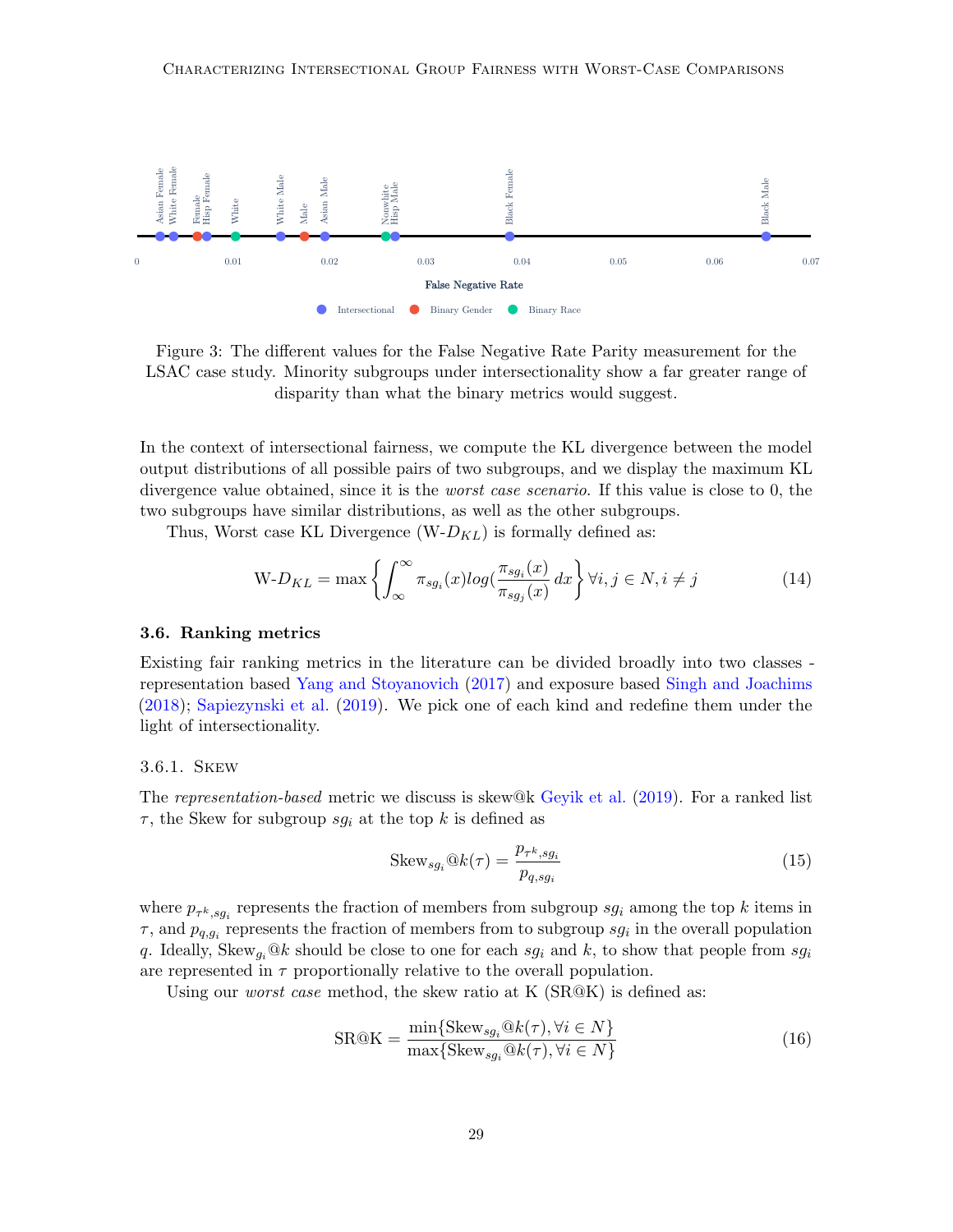## 3.6.2. ATTENTION

Attention is the *exposure-based* metric we discuss here. Ranking problems are unique from classification problems in the sense that the position of a ranked item, even within the top K results, can draw significantly different levels of visual attention. Previous research shows that people's attention sharply drops off after the first few items in a ranked list [Mullick](#page-12-10) [et al.](#page-12-10) [\(2019\)](#page-12-10). Different papers have modeled visual attention as a function of the position K as a logarithmic distribution [Singh and Joachims](#page-12-8) [\(2018\)](#page-12-8), a geometric distribution, or other sharply falling distributions with increasing rank [Sapiezynski et al.](#page-12-9) [\(2019\)](#page-12-9). Assuming the attention distribution function of an item to be  $Att(k)$ , the mean attention per subgroup is defined as:

$$
MA_{sg_i} = \frac{1}{|sg_i|} \sum_{k=1}^{|\tau|} \text{Att(k) where } sg_k^{\tau} = sg_i \tag{17}
$$

And, using our *worst case* method, the attention ratio  $(AR)$  is defined as:

$$
AR = \frac{\min\{MA_{sg_i}, \forall i \in N\}}{\max\{MA_{sg_i}, \forall i \in N\}}\tag{18}
$$

## 4. Case Study and LSAC Dataset

As an example application of the framework described in this paper, we present a case study on a trained tensorflow model<sup>[8](#page-8-0)</sup> outputs on the Law School Admissions Council  $(LSAC)$  dataset<sup>[9](#page-8-1)</sup>, where the classifier predicts whether a candidate passed the bar exam. We calculated metrics for binary values where only race (Table 1) or only gender (Table 2) is examined for the false negative rates (FNR) and also for an intersectional FNR metric, where both race and gender are used (Table 3).

| <b>Race</b> | FNR.     |
|-------------|----------|
| nonwhite    | 0.025829 |
| white       | 0.010230 |

Table 1: False negative rates using race

| Gender | FNR.     |
|--------|----------|
| woman  | 0.006267 |
| man    | 0.017384 |

Table 2: False negative rates using gender

<span id="page-8-0"></span><sup>8.</sup> [https://github.com/tensorflow/fairness-indicators/blob/master/g3doc/tutorials/Fairness\\_](https://github.com/tensorflow/fairness-indicators/blob/master/g3doc/tutorials/Fairness_Indicators_Pandas_Case_Study.ipynb) [Indicators\\_Pandas\\_Case\\_Study.ipynb](https://github.com/tensorflow/fairness-indicators/blob/master/g3doc/tutorials/Fairness_Indicators_Pandas_Case_Study.ipynb)

<span id="page-8-1"></span><sup>9.</sup> <https://eric.ed.gov/?id=ED469370>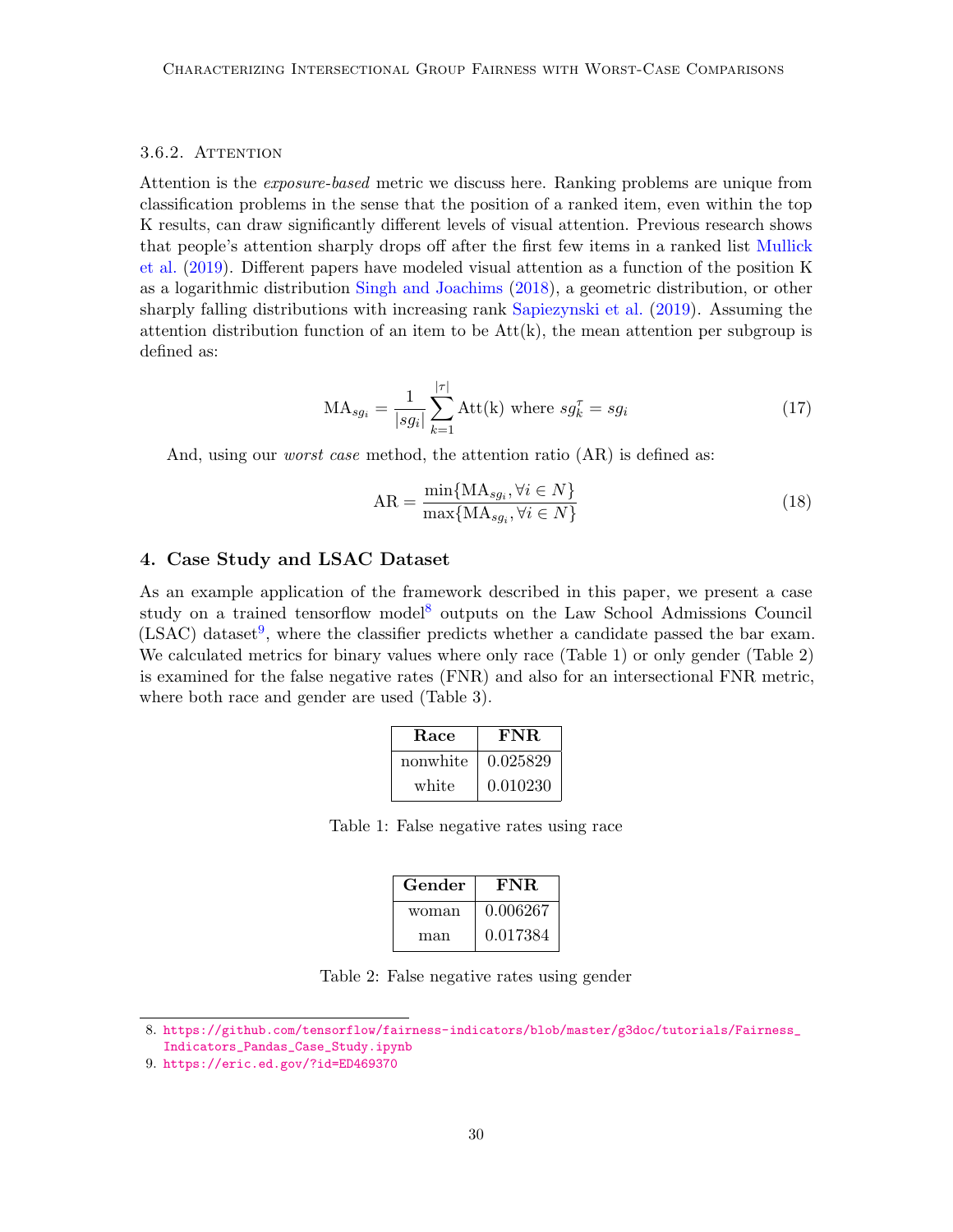| Gender | Race  | FNR.     |
|--------|-------|----------|
| woman  | asian | 0.002398 |
| woman  | black | 0.038700 |
| woman  | hisp  | 0.007246 |
| woman  | white | 0.003802 |
| man    | asian | 0.019512 |
| man    | hlack | 0.065327 |
| man    | hisp  | 0.026804 |
| man    | white | 0.014920 |

Table 3: False negative rates using intersectional race and gender subgroups.

The tables show clear examples of how viewing fairness metrics for only one group or protected class can obscure inequality for combined subgroups. When using only the gender lens, the FNR is lower for women,  $\approx 0.006$  when compared to men,  $\approx 0.017$  (Table 2). However the trend reverses for certain subgroups when race is added. For example with Black women having higher FNR at  $\approx 0.039$  when compared either to white men at  $\approx 0.015$ or asian men at  $\approx 0.020$  (Table 3). The min/max ratio is  $0.002398/0.065327 = 0.036$ , which is far from the ideal value of 1. The model therefore fails to achieve intersectional fairness under FNR parity.

## 5. Discussion

## 5.1. Conclusion

In this paper, we introduce the *worst-case* comparison as a simple, easily comprehensible method to surface hidden biases that commonly used fairness metrics may not be able to show. We establish the importance of introducing such modifications to better serve minorities with sparse populations and show how the method can be applied to a diverse range of model metrics, thereby being easy for practitioners and researchers to adapt without significantly changing their existing fairness monitoring systems.

## 5.2. Limitations and Future Work

The idea of creating combinatorial subgroups has a couple of caveats: It does not take into account partial group membership (for instance, a person who identifies as multiracial), or continuous variables (for example, instead of treating age as an integer, we would convert the age attribute as discrete buckets). We encourage researchers to expand our method to include partial group membership and continuous attributes.

Secondly, creating a combinatorially large number of subgroups inevitably leads to subgroups which have a very small number of members, thereby demonstrating the effects of Simpson's Paradox [Blyth](#page-10-11) [\(1972\)](#page-10-11). A possible direction of research could be to introduce statistical significance measures for such small subgroups, and suggest thumb rules for subgroup creation via empirical measurements.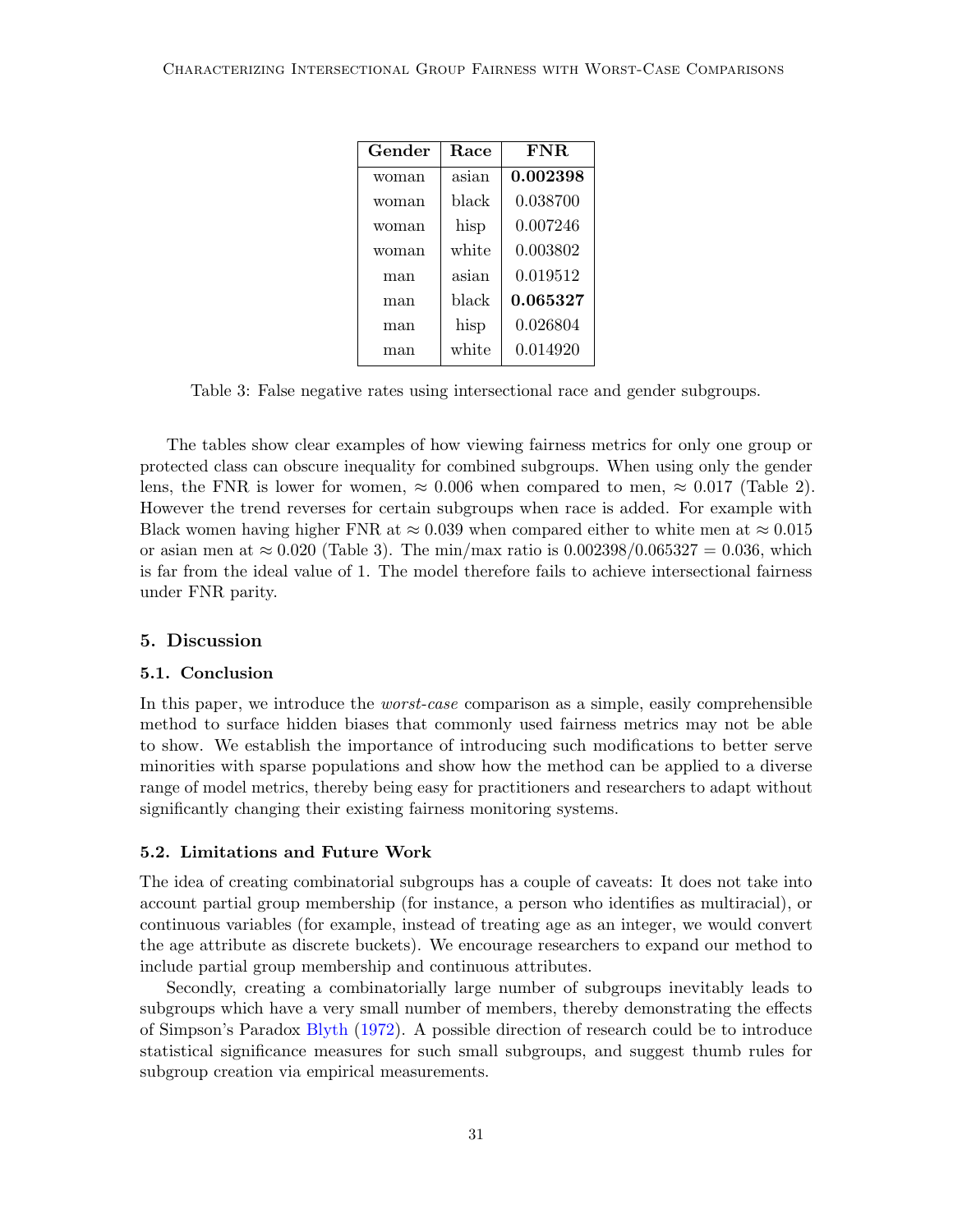# Acknowledgments

The authors would like to thank Joshua Rubin, Amit Paka, Jack Reidy, Aalok Shanbhag, Christo Wilson, and the anonymous reviewers for their helpful discussions and suggestions.

## References

- <span id="page-10-2"></span>Richard K Berg. Equal employment opportunity under the civil rights act of 1964. *Brook.* L. Rev., 31:62, 1964.
- <span id="page-10-7"></span>Reuben Binns. On the apparent conflict between individual and group fairness. CoRR, abs/1912.06883, 2019. URL <http://arxiv.org/abs/1912.06883>.
- <span id="page-10-11"></span>Colin R Blyth. On simpson's paradox and the sure-thing principle. Journal of the American Statistical Association, 67(338):364–366, 1972.
- <span id="page-10-6"></span>Walter Bockting, Eli Coleman, Madeline B Deutsch, Antonio Guillamon, Ilan Meyer, Walter Meyer III, Sari Reisner, Jae Sevelius, and Randi Ettner. Adult development and quality of life of transgender and gender nonconforming people. Current opinion in endocrinology, diabetes, and obesity, 23(2):188, 2016.
- <span id="page-10-0"></span>Miranda Bogen and Aaron Rieke. Help wanted: An examination of hiring algorithms, equity, and bias. 2018.
- <span id="page-10-4"></span>Joy Buolamwini and Timnit Gebru. Gender shades: Intersectional accuracy disparities in commercial gender classification. In Conference on fairness, accountability and transparency, pages 77–91, 2018.
- <span id="page-10-9"></span>Equal Employment Opportunity Commission et al. Adoption of questions and answers to clarify and provide a common interpretation of the uniform guidelines on employee selection procedures. Federal Register, 44(43):11996–12009, 1979.
- <span id="page-10-1"></span>Sam Corbett-Davies and Sharad Goel. The measure and mismeasure of fairness: A critical review of fair machine learning. arXiv preprint arXiv:1808.00023, 2018.
- <span id="page-10-10"></span>Sam Corbett-Davies, Emma Pierson, Avi Feller, Sharad Goel, and Aziz Huq. Algorithmic decision making and the cost of fairness. In *Proceedings of the 23rd acm sigkdd international* conference on knowledge discovery and data mining, pages 797–806, 2017.
- <span id="page-10-3"></span>Kimberlé Crenshaw. Demarginalizing the intersection of race and sex: A black feminist critique of antidiscrimination doctrine, feminist theory and antiracist politics. u. Chi. Legal f., page 139, 1989.
- <span id="page-10-8"></span>Cynthia Dwork, Moritz Hardt, Toniann Pitassi, Omer Reingold, and Richard Zemel. Fairness through awareness. In Proceedings of the 3rd innovations in theoretical computer science conference, pages 214–226, 2012.
- <span id="page-10-5"></span>Jamie Feldman, George R Brown, Madeline B Deutsch, Wylie Hembree, Walter Meyer, Heino FL Meyer-Bahlburg, Vin Tangpricha, Guy T'Sjoen, and Joshua D Safer. Priorities for transgender medical and health care research. Current opinion in endocrinology, diabetes, and obesity, 23(2):180, 2016.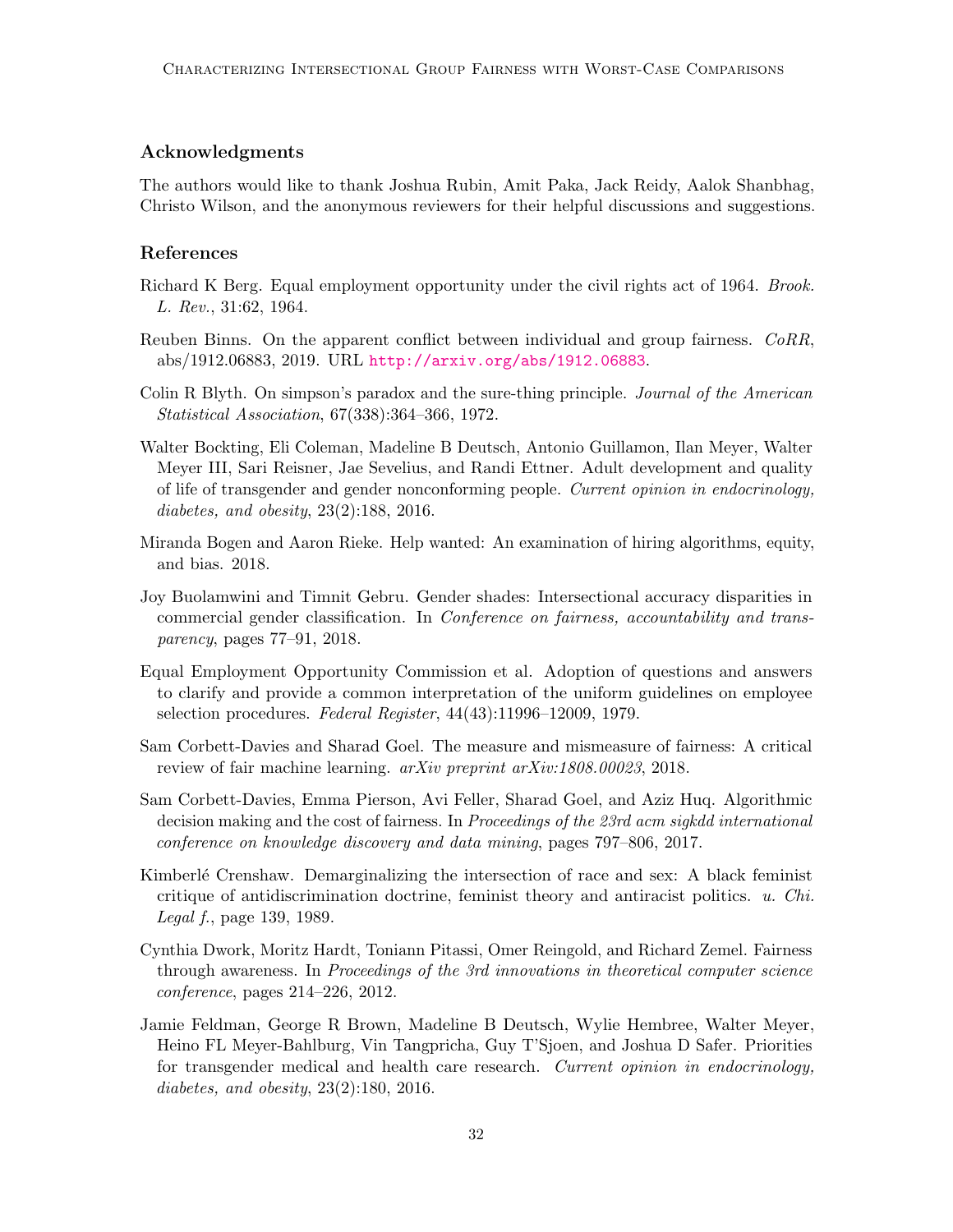- <span id="page-11-9"></span>James R Foulds, Rashidul Islam, Kamrun Naher Keya, and Shimei Pan. An intersectional definition of fairness. In 2020 IEEE 36th International Conference on Data Engineering (ICDE), pages 1918–1921. IEEE, 2020.
- <span id="page-11-10"></span>Joseph Gartner. A New Metric for Quantifying Machine Learning Fairness in Healthcare. [h](https://closedloop.ai/a-new-metric-for-quantifying-fairness-in-healthcare/) [ttps://closedloop.ai/a-new-metric-for-quantifying-fairness-in-healthcare](https://closedloop.ai/a-new-metric-for-quantifying-fairness-in-healthcare/) [/](https://closedloop.ai/a-new-metric-for-quantifying-fairness-in-healthcare/), 2020.
- <span id="page-11-12"></span>Sahin Cem Geyik, Stuart Ambler, and Krishnaram Kenthapadi. Fairness-aware ranking in search & recommendation systems with application to linkedin talent search. In Proceedings of the 25th ACM SIGKDD International Conference on Knowledge Discovery & Data Mining, pages 2221–2231, 2019.
- <span id="page-11-1"></span>Bryce Goodman and Seth Flaxman. European union regulations on algorithmic decisionmaking and a "right to explanation". AI magazine, 38(3):50–57, 2017.
- <span id="page-11-5"></span>Moritz Hardt, Eric Price, and Nati Srebro. Equality of opportunity in supervised learning. In Advances in neural information processing systems, pages 3315–3323, 2016.
- <span id="page-11-6"></span>Ursula Hébert-Johnson, Michael Kim, Omer Reingold, and Guy Rothblum. Multicalibration: Calibration for the (computationally-identifiable) masses. In International Conference on Machine Learning, pages 1939–1948, 2018.
- <span id="page-11-3"></span>Michael Kearns, Seth Neel, Aaron Roth, and Zhiwei Steven Wu. Preventing fairness gerrymandering: Auditing and learning for subgroup fairness. In International Conference on Machine Learning, pages 2564–2572. PMLR, 2018.
- <span id="page-11-7"></span>Michael P Kim, Amirata Ghorbani, and James Zou. Multiaccuracy: Black-box postprocessing for fairness in classification. In Proceedings of the 2019 AAAI/ACM Conference on AI, Ethics, and Society, pages 247–254, 2019.
- <span id="page-11-4"></span>Malcolm King, Alexandra Smith, and Michael Gracey. Indigenous health part 2: the underlying causes of the health gap. The lancet, 374(9683):76–85, 2009.
- <span id="page-11-11"></span>Matt J Kusner, Joshua Loftus, Chris Russell, and Ricardo Silva. Counterfactual fairness. In Advances in neural information processing systems, pages 4066–4076, 2017.
- <span id="page-11-8"></span>Jérémie Mary, Clément Calauzènes, and Noureddine El Karoui. Fairness-aware learning for continuous attributes and treatments. In International Conference on Machine Learning, pages 4382–4391, 2019.
- <span id="page-11-2"></span>Ninareh Mehrabi, Fred Morstatter, Nripsuta Saxena, Kristina Lerman, and Aram Galstyan. A survey on bias and fairness in machine learning. CoRR, abs/1908.09635, 2019. URL <http://arxiv.org/abs/1908.09635>.
- <span id="page-11-0"></span>Amitabha Mukerjee, Rita Biswas, Kalyanmoy Deb, and Amrit P Mathur. Multi–objective evolutionary algorithms for the risk–return trade–off in bank loan management. International Transactions in operational research, 9(5):583–597, 2002.